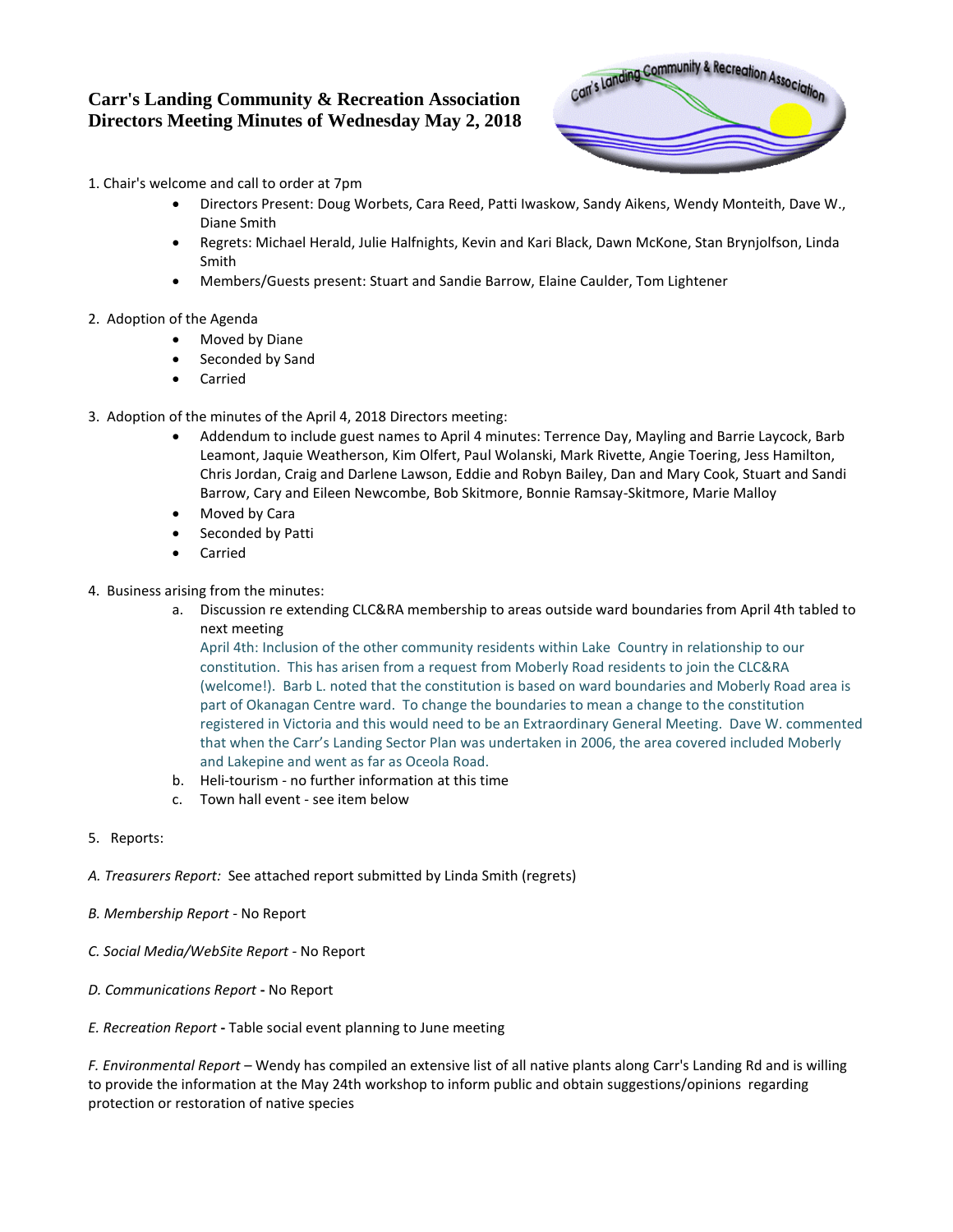## 6. Old Business: None

## 7. New Business:

- a. Friends of Gable Beach:
	- i. Marie Malloy will be presenting a request to council at regular council meeting May 15th to have a commemorative bench installed on Gable Beach north. Funds for the purchase of the bench have been raised. All members and residents are encouraged to attend meeting to lend support.
	- ii. Gable Beach planning (clean-up, etc) will be addressed after the community workshop May 24th.
- b. WALC members present confirm willingness of the organization to share expertise and support in working with DLC. They would like a presentation from CLC&RA re public land plans and use information in their strategic planning for collaborative work
- c. Community bulletin boards: Bob Smith has volunteered to maintain boards. Proposed guidelines for use and maintenance of bulletin boards will be prepared and presented at a future meeting

## **Town Hall Event:**

- o Event to be named "Workshop"
- o Doug, Cara, Julie and Diane met with Mayor Baker, Mark Koch and Tanya Garost April 13th. Minutes from that meeting attached. Follow-up email received from Jocelyn Ratzlaff (Planning Technician) including proposed invitation and outline of workshop format.
- o Directors feel the direction DLC staff is suggesting has "missed the mark" in addressing Councillor Scarrow's motion to hold a community "town hall meeting to develop a strategic plan for long term planning". CLC&RA stand is that the workshop provides education to the public re the planning process and to the DLC re the opinions and suggestions of the community.
- o CLC&RA aim is that the DLC will take away an overall strategic assessment of what the community wants to see. Items discussed will be relayed to DLC for workshop planning revision to work towards positive collaborative outcome:
	- The draft Parks and Recreation Master Plan should be available and should be visibly posted for public viewing and input. T date, very little input has been provided from the Carr's Landing ward.
	- Summary of community feedback from workshop could be compiled and submitted to Parks and Recreation Committee for inclusion into the plan
	- Map of Carr's Landing public waterfront access provided by DLC (Urban Systems) is not representative of all road ends, etc. Also includes "Carr's Landing Central Park" which is unknown to residents. Map prepared previously by Paul Wolansky is complete and should be provided
	- **suggest short presentations (at beginning and half way through workshop) by DLC, Parks and** Rec Cmtee staff
	- suggest table with copies of 2006 Carr's Landing Sector Plan (and separate Parks and Rec portion) hosted by past members who were authors to educate new residents re the document and recognize the work put into the plan
	- community will want to hear about "deliverables" and financial opportunities (DLC budget, grants, etc)
	- huge map of area with all public lands highlighted should be posted. Information regarding designations/classifications of public lands and what that means should be provided (maintained, etc)
	- **IX** invitation wording changes from first draft provided by DLC to reflect emphasis on education and community input opportunity
	- content should be concrete rather than abstract with objective of pure education
	- **s** suggest tables hosted by Sailing Club and WALC
	- suggest table for CLC&RA membership
	- community should be informed of collaborative opportunities with DLC to improve and/or maintain public spaces; model Apex Park in The Lakes